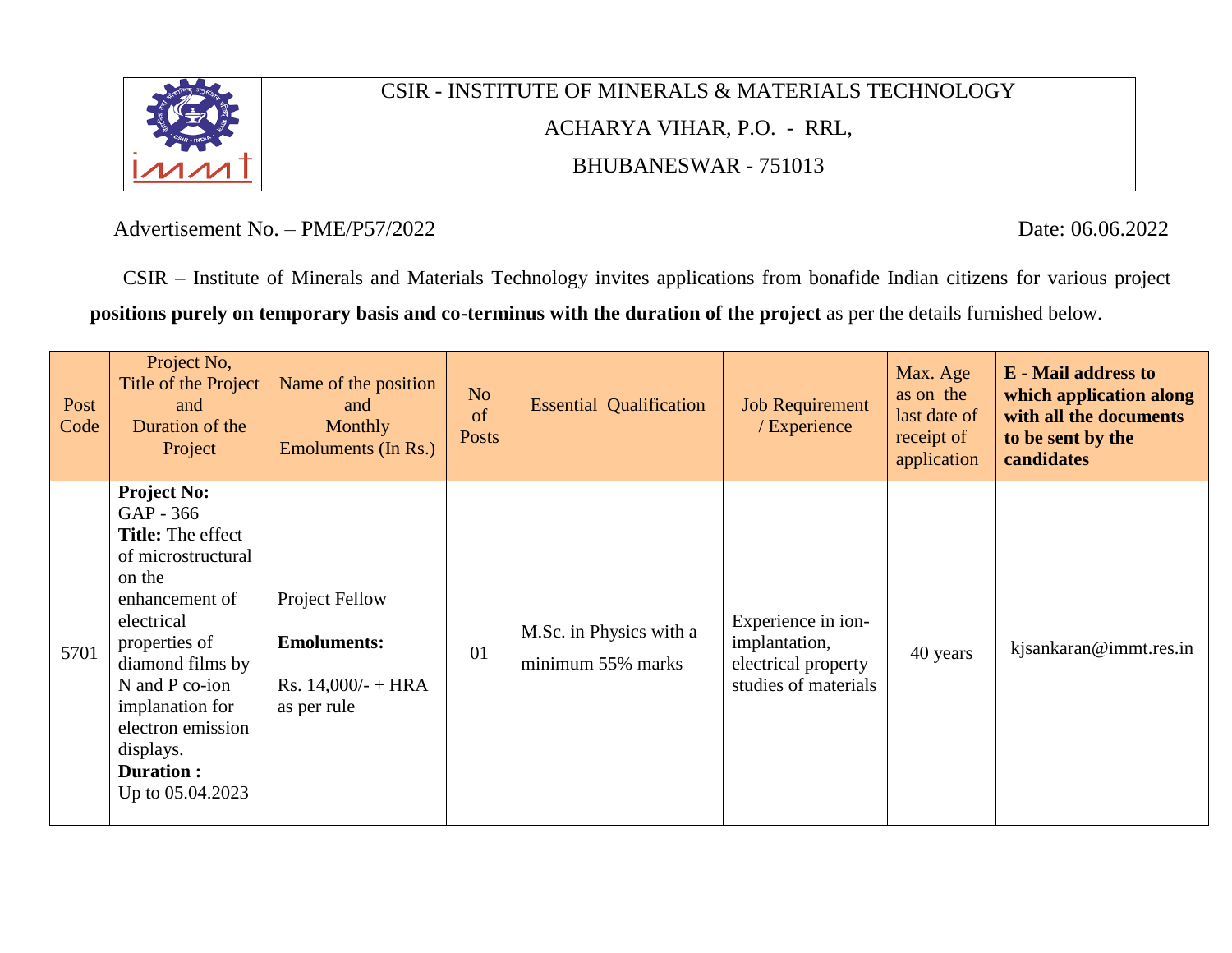Candidates must go through the details of this advertisement available in CSIR – IMMT website before submission of application.

## The candidates are required to **send the duly filled in application along with self-attested copies of all the required documents / certificates in a single pdf file to the E-Mail ID's given against each post code (In column no 8).**

**Applications received by any other mode other than prescribed in above will be summarily rejected.**

**The last date for receipt of application is 20.06.2022.** Applications received after the stipulated date will not be considered.

#### **General Information/Condition:**

- 1. The applicant must be a citizen of India.
- 2. All the above posts are tenable at CSIR IMMT, Bhubaneswar. The project staff may be required to travel as per the need of the project.
- 3. The engagement of project staffs would be governed by the guidelines relating to engagement of project staff in CSIR Projects including NMITLI projects, OLP/MLP, contract R&D and non-CSIR funded Projects issued by DST/CSIR/sponsoring agency.
- 4. Before applying for the post, the candidate should ensure that he/she fulfills the eligibility and other criteria. Recruitment authorities would be free to reject application not fulfilling the requisite criteria, at any stage of recruitment.
- 5. **Candidates who wish to apply for more than one post need to apply separately for each position.**
- 6. The date for determining age/essential qualification and experience shall be the last date of submission of application**. Result awaiting candidates are not eligible for apply.**
- 7. The upper age limit is relaxable up to 5 years in case of SC/ST/PWD/Woman candidates whereas 3 years in case of OBCs (Non-Creamy layer candidates) as per Govt. of India norms.
- 8. Date of birth entered in the high school certificate or equivalent certificate issued by the concerned board/council will be accepted by CSIR – IMMT. Candidates should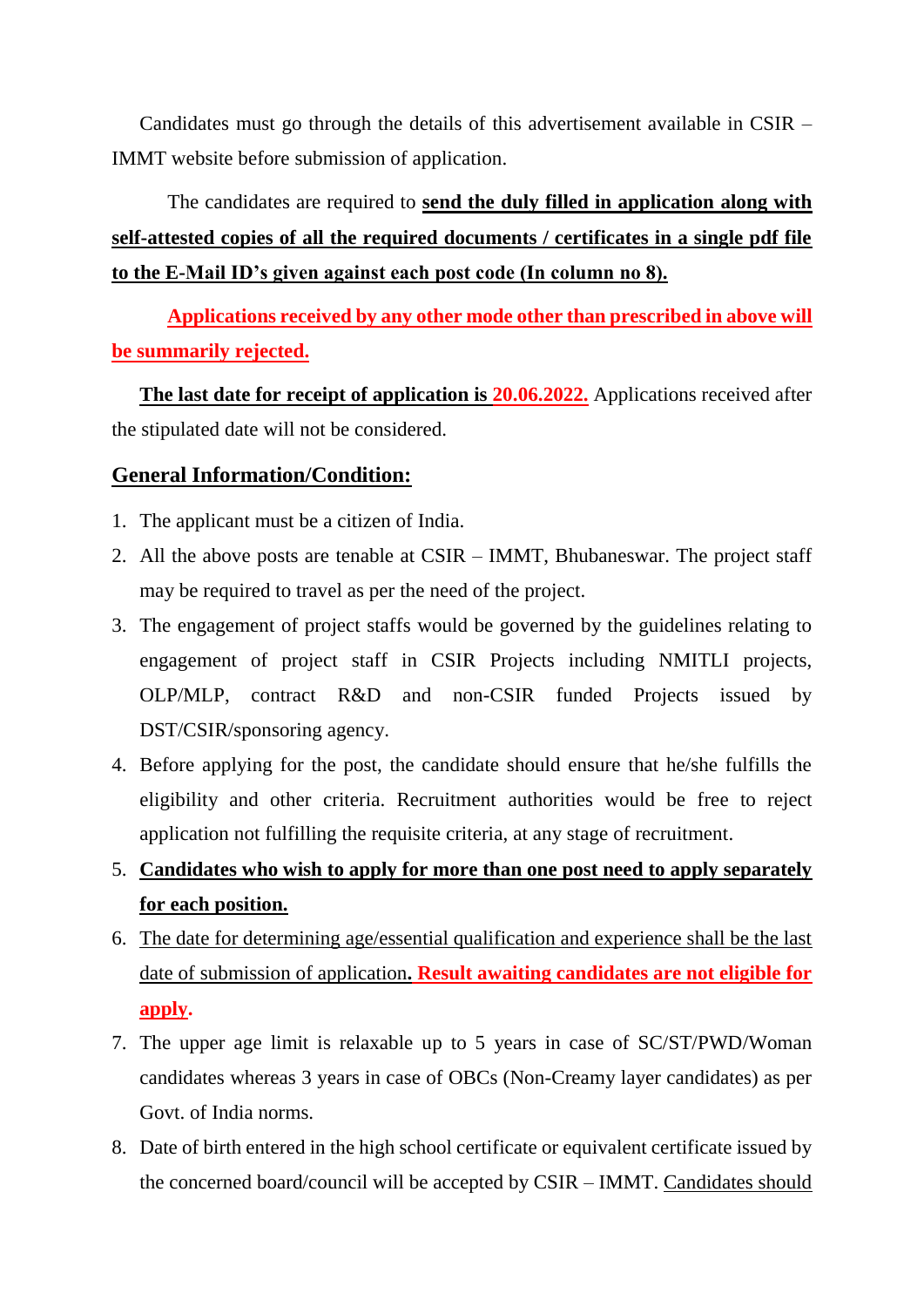also note that once a date of birth has been claimed by them and entered in the records of CSIR – IMMT for the purpose of appearing the interview, no change will be allowed subsequently on any grounds whatsoever. If on verification at any subsequent stage, any variation is found in their date of birth from the one entered in their High School Certificate or equivalent certificate, the candidature of the candidate concerned, will be rejected.

- 9. Community (caste status) once mentioned by the candidates in the appropriate place of application form, will be treated as final and the same shall not be changed subsequently under any circumstances.
- 10.The applications received will be screened for short-listing the candidates as per the criteria fixed by the Competent Authority. **Mere fulfilling of minimum qualification by itself would not entail any right to be called for interview.**
- 11.Eligible applicants will be interviewed online and the date and time of online interview will be intimated in due course of time. Applicants are requested to follow the CSIR - IMMT website regularly for any update.
- 12.The above positions are purely temporary and co-terminus with the aforementioned projects. The engagement in these projects will not confer any right implicit or explicit on the candidate for consideration for regularization against any CSIR/CSIR - IMMT post(s). Engagement may be terminated at any time at a notice of one month from either side or one month Emoluments in lieu thereof.
- 13.Based on the performance of the candidates, **selection committee will recommend final selection and may also make Panels for operation in future depending on the need of the projects.**
- 14.CSIR IMMT reserves the right not to fill up the position (s), if it so desired by the Competent Authority. The number of position(s) may increase/decrease, as per the requirement of the Institute. The decision of the Institute shall be final in this regard. **Interim enquiries in this respect will not be entertained.** Applicants are requested to check CSIR – IMMT website from time to time for any further update in this regard.
- 15.Total tenure of engagement (current as well as service rendered earlier in CSIR-IMMT and/or any other CSIR lab/ head quarter taken together), will be limited to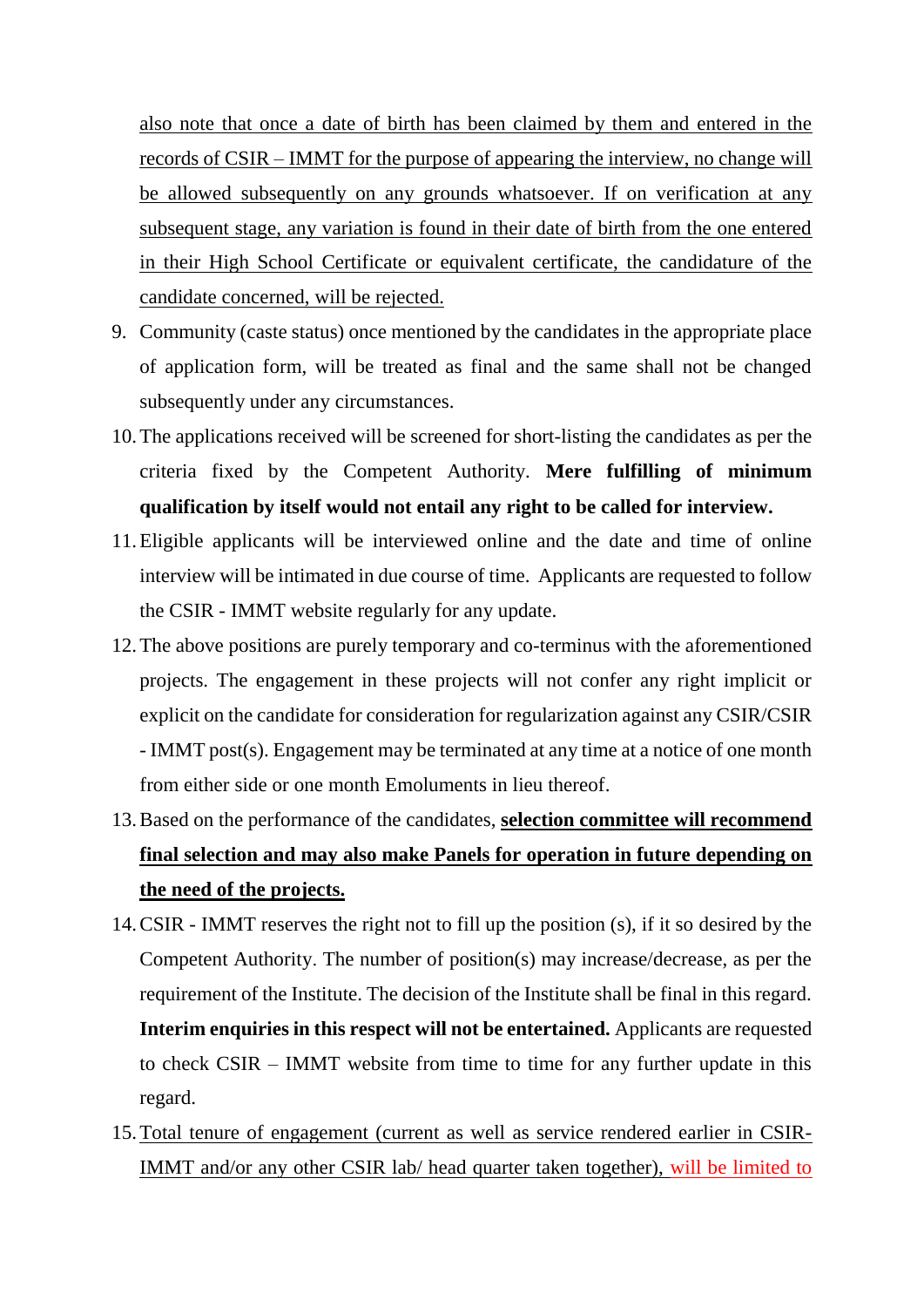## five (05) years only. **Candidate(s) who worked as Project Personnel in CSIR - IMMT or any other Lab/Institute of CSIR for more than or equal to Five Years are not eligible for the above mentioned position.**

- 16.If any candidate is currently working in any project at CSIR-IMMT/any other lab/institute/organization, he/she must have to obtain **No Objection Certificate (NOC)** from the concern Project Investigator/Leader/Institute/Organization. In case if he/she did not submit NOC, his/her application will be summarily rejected.
- 17.Unless otherwise mentioned, equivalent/higher degrees shall not be considered as essential qualification for any position.
- 18.**The above positions are purely temporary and initial offer for engagement in any project shall be for a period of maximum one year or up to the duration of the project whichever is lower.** However, the engagement may be extended or curtailed depending upon the duration of the project and (or) performance of the candidate.
- 19.The original documents including educational qualification, birth/SSLC certificate, community and experience certificate etc., in respect of selected candidate will be verified at the time of joining. The joining of the selected candidates in the project is subject to verification of all the original certificates/documents. The applicant's candidature would be provisional and subject to subsequent verification and production of self-attested photocopies of all relevant certificates/documents. In case, it is detected at any stage of engagement or thereafter that a candidate does not fulfil the eligibility norms and/or that he/she has furnished any incorrect/ doctored/false information/certificate/documents or has suppressed any material fact(s), his/her candidature shall stand cancelled automatically without any further notice.
- 20.A candidate found guilty of seeking support for his/her candidature by offering illegal gratification or applying pressure on any person connected with the conduct of recruitment process or found indulging in any type of malpractice in course of the selection or otherwise shall be disqualified for the engagement.
- 21.This advertisement should not be construed as binding on the CSIR IMMT to make appointment.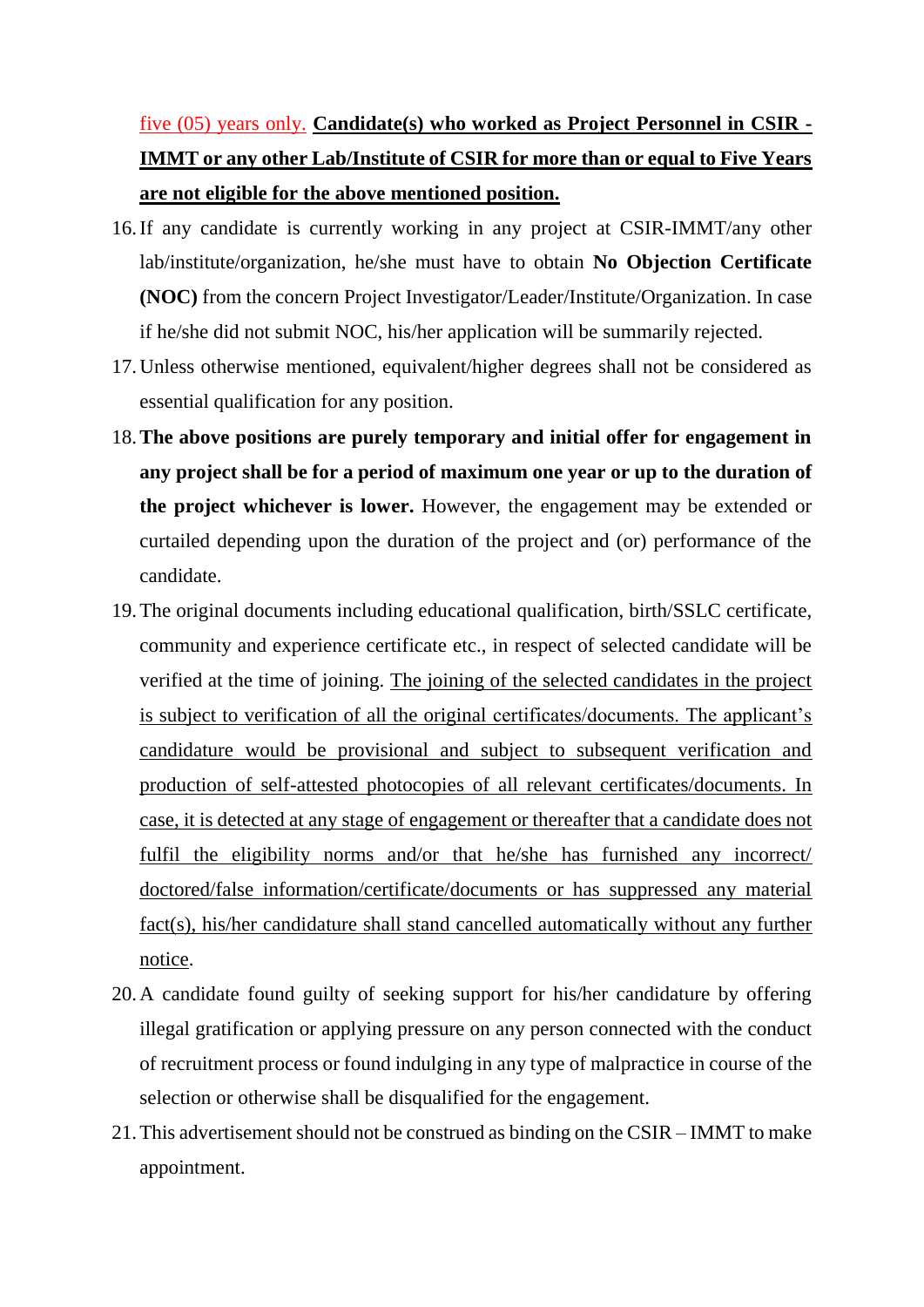- 22.No interim enquiry or correspondence will be entertained. The decision of the Director, CSIR – IMMT will be final and binding.
- 23.Director, CSIR-IMMT reserves all rights to cancel the recruitment of any or all of the positions advertised above at any stage and reject any application without assigning any reason whatsoever.

### **How to Apply:-**

- 1. Candidtes must go through the details of this advertisement available in CSIR IMMT website before submission of application.
- 2. The candidates are required to download the application form annexed with this advertisement from CSIR – IMMT website and should fill the application form very carefully and sign it.
- **3. The candidates are required to send the scanned copies of following certificates/documents as per the following order in a single pdf file to the prescribed e-mail ID specified against each post code.**
	- i. Application form duly completed in all respect and signed.
	- ii. Self attested photocopy of identity proof (Aadhaar Card / Voter ID Card / PAN Card / Passport / Driving License).
- **iii.** Self attested photocopies of all educational qualification certificates **(Mark sheets of all years/semesters and certificates).**

(In case Universities/Board award letter grades/CGPA/OGPA, the candidates are required to convert it to equivalent percentage of marks as per the norms adopted by the University/Board and fill up the application form accordingly at appropriate place. The candidates are required to send the self-attested photocopies of the norms of the University/Board for conversion of grades/CGPA/OGPA to equivalent percentage of marks along with the educational qualification certificates.)

- iv. Self-attested photocopies of experience certificate(s).
- v. Self-attested photocopy of NET/GATE certificate.
- vi. Self-attested photocopy of "No Objection certificate" (if applicable).
- vii. Self-attested Photocopy of cast certificate in the prescribed format issued by the Competent Authority as prescribed by Government of India.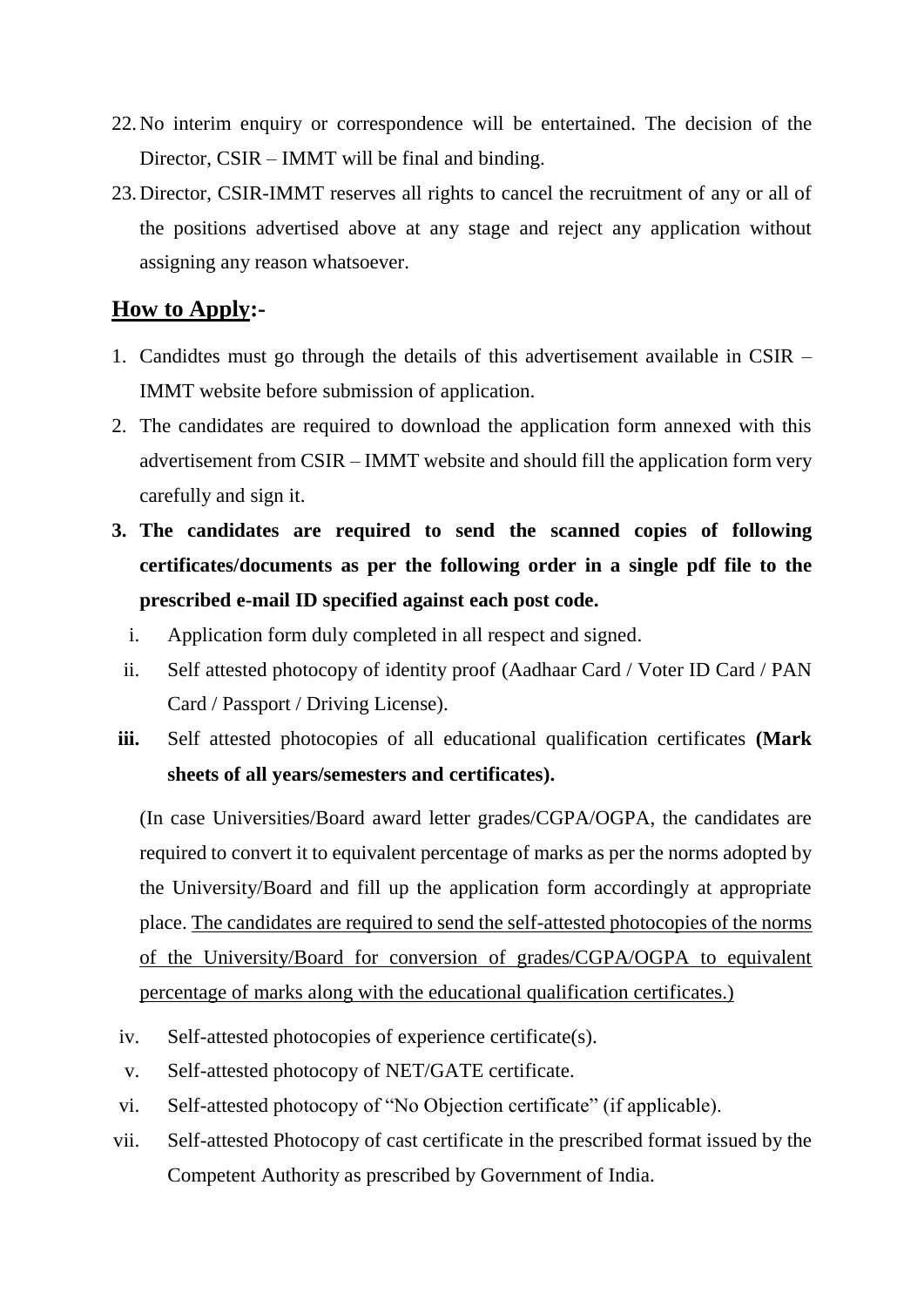- viii. Self-attested photocopy of publications (if any).
- **4. The candidates must mention the position applied for, post code and project number in the subject of the E-mail as given below.**

Application for the position of \_\_\_\_\_\_\_\_\_\_\_\_\_\_\_\_\_\_\_\_\_\_ (Post Code \_\_\_\_\_\_\_\_\_, Project No  $\qquad \qquad$  ).

5. Candidates who wish to apply for more than one post need to apply separately for each position.

#### **Note:-**

- a) Incomplete applications (Non indication of post code applied for, applications without photograph, signature, applications without supporting documents etc. ), applications received after the last date of submission as specified in the advertisement, applications received through any other mode other than prescribed in above and applications for multiple posts in a single application form will not be considered and summarily rejected.
- **b) Resume/Bio-data will not be considered as Application.**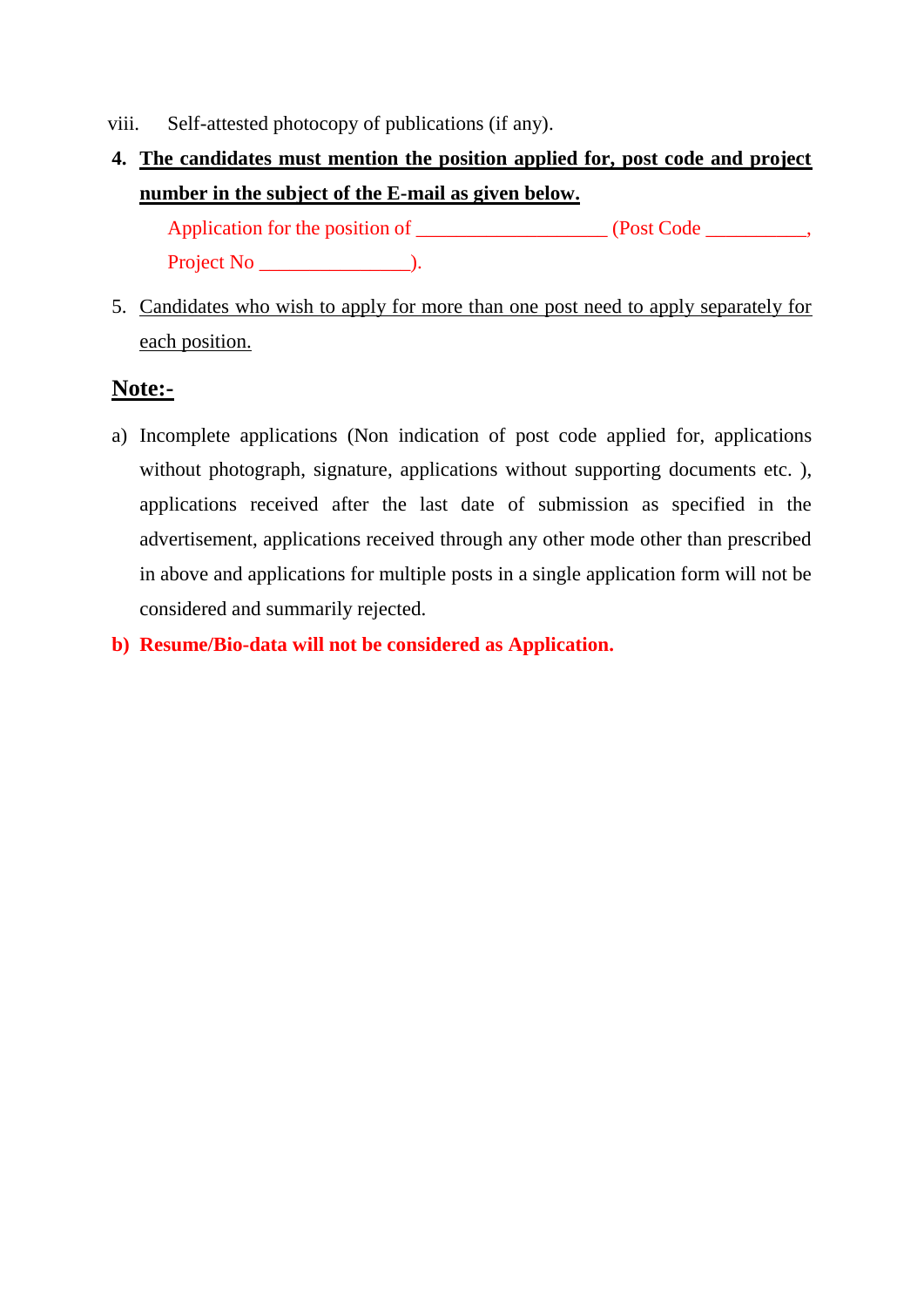For Office Use Only

Application No. - P57 **/ /** 

### CSIR - INSTITUTE OF MINERALS & MATERIALS TECHNOLOGY

BHUBANESWAR - 751013

Advertisement No – PME/P57/2022

# APPLICATION FORM

Affix recent passport size colour photograph

| Do you possess Essential Qualification for the Post Applying for (Yes/No): _______. |
|-------------------------------------------------------------------------------------|
|                                                                                     |
|                                                                                     |
|                                                                                     |
|                                                                                     |
|                                                                                     |
|                                                                                     |
|                                                                                     |
|                                                                                     |
|                                                                                     |
| Age as on last date of submission of application: _____Years _____Months ____Days.  |
|                                                                                     |
|                                                                                     |
|                                                                                     |
|                                                                                     |
|                                                                                     |
|                                                                                     |
|                                                                                     |
|                                                                                     |
| $E-Mail ID:$                                                                        |
|                                                                                     |
|                                                                                     |
|                                                                                     |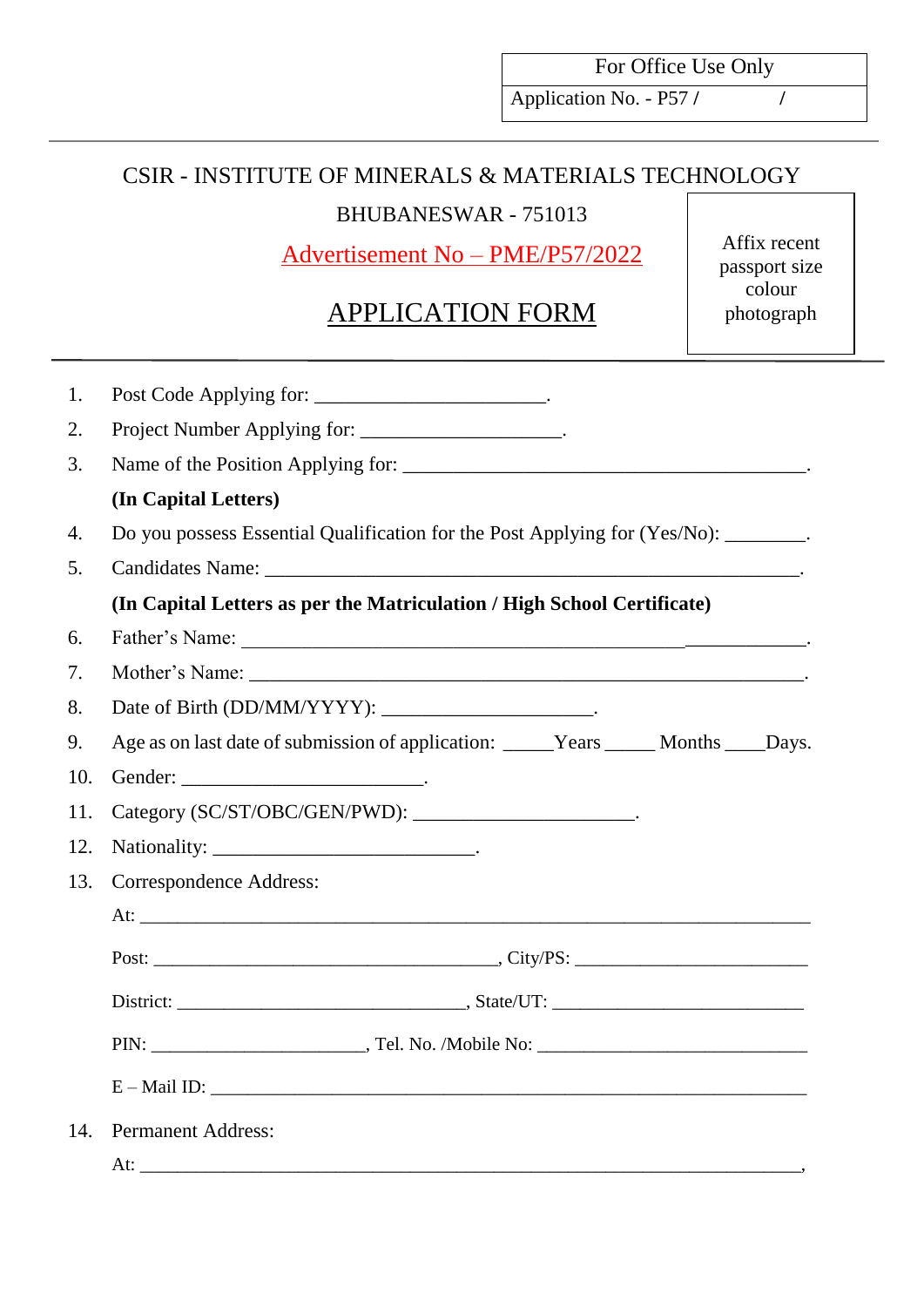| Post:          |  |
|----------------|--|
|                |  |
| PIN:           |  |
| $E - Mail$ ID: |  |

- 15. Details of Educational Qualification:
	- (a)

| Examination<br>Passed | Board/<br>University | Year of<br>Passing | Certificate<br>Serial No | Aggregate<br>percentage<br>of Marks | Major<br>Subjects |
|-----------------------|----------------------|--------------------|--------------------------|-------------------------------------|-------------------|
| $10^{\text{th}}$      |                      |                    |                          |                                     |                   |
| $12^{th}$             |                      |                    |                          |                                     |                   |
| Diploma               |                      |                    |                          |                                     |                   |
| B.Sc.                 |                      |                    |                          |                                     |                   |
| B.E.                  |                      |                    |                          |                                     |                   |
| B. Tech.              |                      |                    |                          |                                     |                   |
| M.Sc.                 |                      |                    |                          |                                     |                   |
| M.E./                 |                      |                    |                          |                                     |                   |
| M. Tech.              |                      |                    |                          |                                     |                   |
| M.Phil.               |                      |                    |                          |                                     |                   |

(b) (i) Whether awarded for Ph.D.? (Yes/No):  $\_\_\_\_\_\_\_\_\_\_\_\_\_\_\_\_\_\_\_\_\_\_$ .

**If yes**, please submit the following details.

| Institute/ | Year of | Certificate |         |
|------------|---------|-------------|---------|
| University | Passing | Serial No   | Subject |
|            |         |             |         |

\_\_\_\_\_\_\_\_\_\_\_\_\_\_\_\_\_\_\_\_\_\_\_\_\_\_\_\_\_\_\_\_\_\_\_\_\_\_\_\_\_\_\_\_\_\_\_\_\_\_\_\_\_\_\_\_\_\_\_\_\_\_\_

\_\_\_\_\_\_\_\_\_\_\_\_\_\_\_\_\_\_\_\_\_\_\_\_\_\_\_\_\_\_\_\_\_\_\_\_\_\_\_\_\_\_\_\_\_\_\_\_\_\_\_\_\_\_\_\_\_\_\_\_\_\_ .

(ii) Ph.D. Title: \_\_\_\_\_\_\_\_\_\_\_\_\_\_\_\_\_\_\_\_\_\_\_\_\_\_\_\_\_\_\_\_\_\_\_\_\_\_\_\_\_\_\_\_\_\_\_\_\_\_\_\_\_\_\_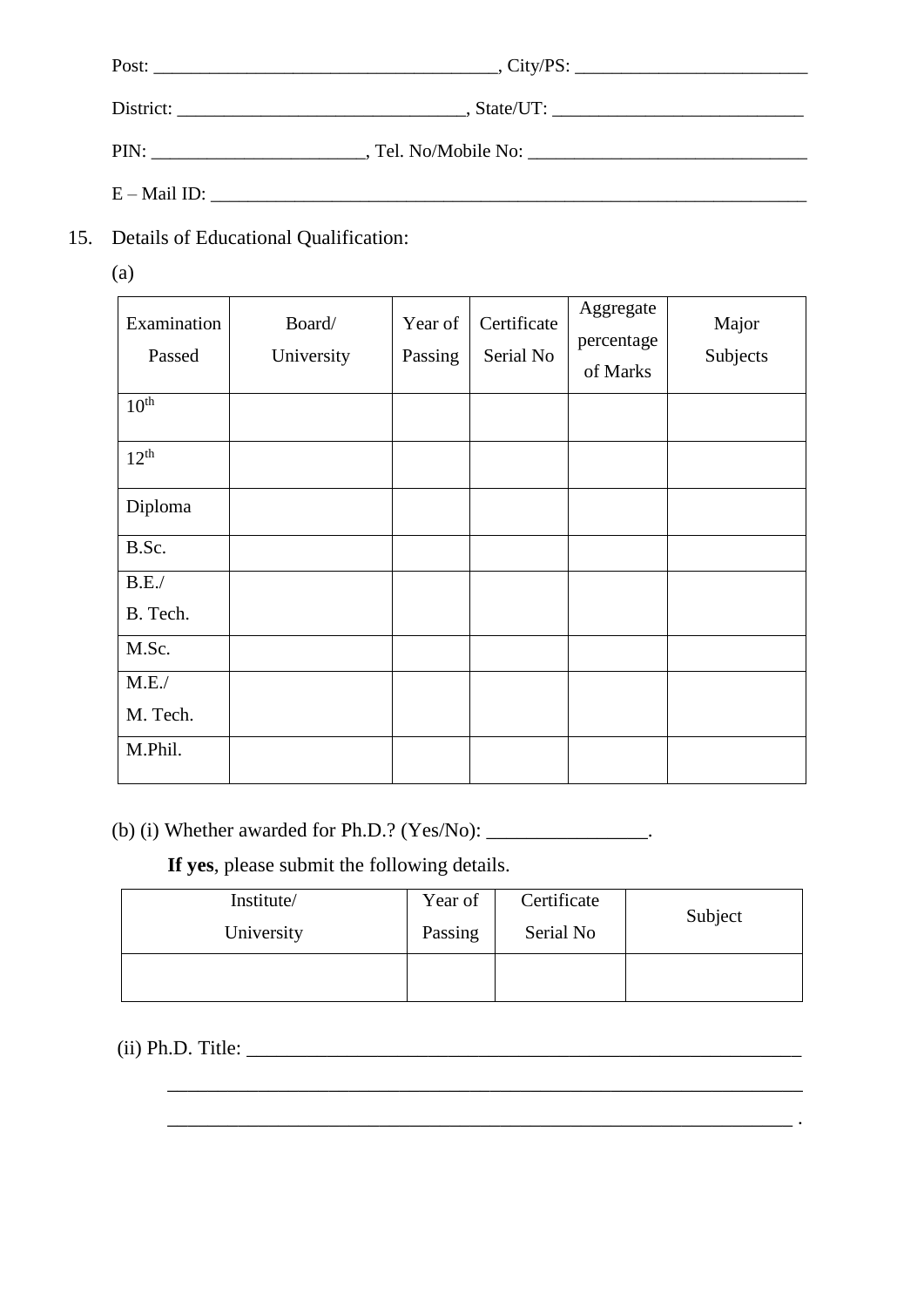16. Whether qualified in NET or GATE or selected through a selection process through national level examinations conducted by Central Government Departments and their agencies and institutions? (Yes/No): \_\_\_\_\_\_\_\_\_\_\_\_\_\_\_\_\_.

 **If yes**, please submit the following details.

| Examination<br>Passed | Name of the<br>examination<br>conducting<br>agency/<br>institution | Year of<br>Passing | Roll No/<br>Registration<br>Number | Score | Rank | Valid<br>upto | Subject |
|-----------------------|--------------------------------------------------------------------|--------------------|------------------------------------|-------|------|---------------|---------|
|                       |                                                                    |                    |                                    |       |      |               |         |
|                       |                                                                    |                    |                                    |       |      |               |         |

#### 17. Details of Experience:

| Name of the<br>Organization/<br>Institution | Designation | Salary | Date of<br>Joining | Date of<br>Leaving | Nature of work<br>done |
|---------------------------------------------|-------------|--------|--------------------|--------------------|------------------------|
|                                             |             |        |                    |                    |                        |
|                                             |             |        |                    |                    |                        |
|                                             |             |        |                    |                    |                        |
|                                             |             |        |                    |                    |                        |
|                                             |             |        |                    |                    |                        |

18. Details of publications:

| Sl.<br>No. | Title | Author Name   Journal Name | SCI |
|------------|-------|----------------------------|-----|
| 1.         |       |                            |     |
| 2.         |       |                            |     |
| 3.         |       |                            |     |
| 4.         |       |                            |     |